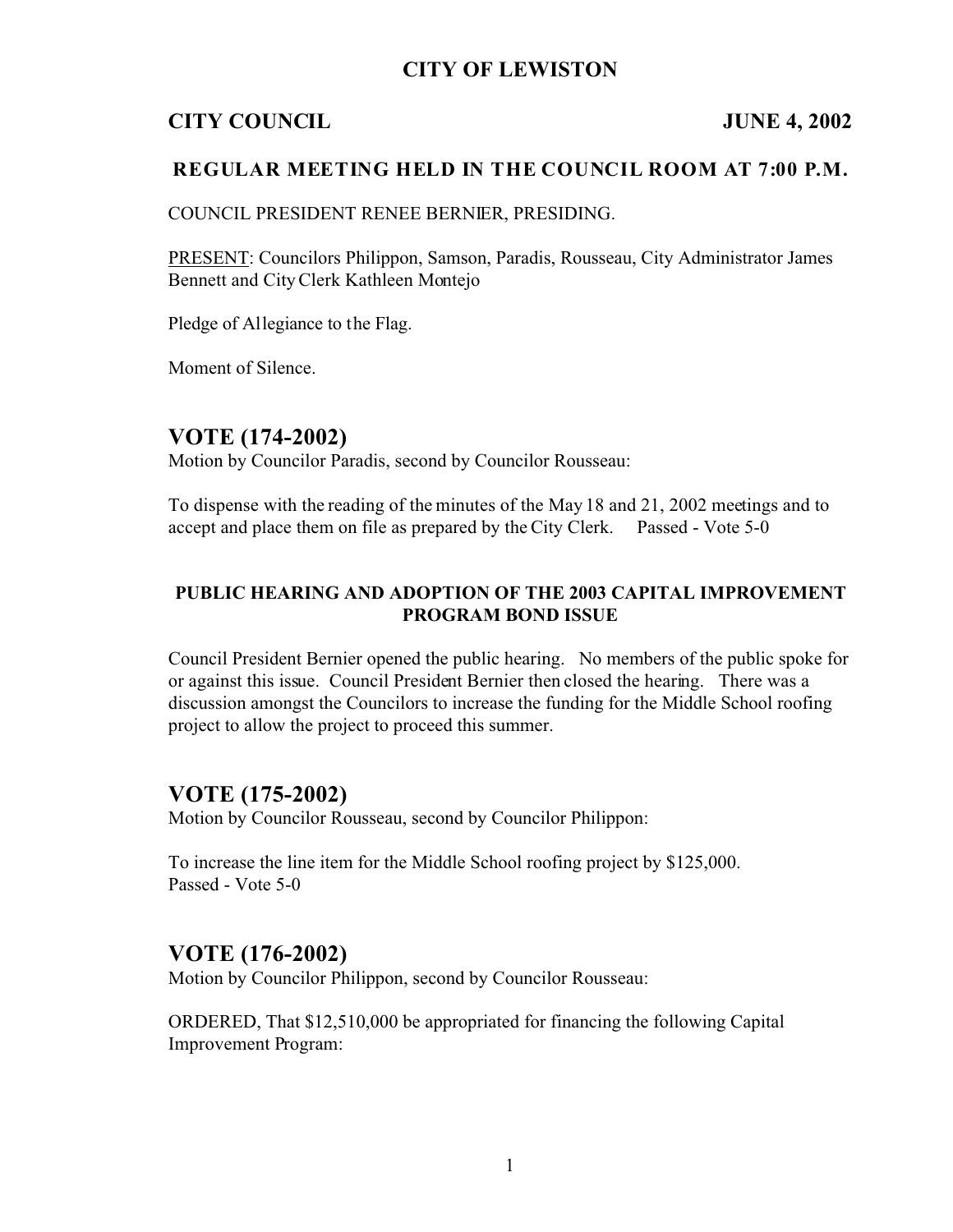| Development                     | <b>CITY</b><br>Downtown Public Improvements                 |        | 200,000   |
|---------------------------------|-------------------------------------------------------------|--------|-----------|
| Finance - Parking               | Parking Garage Oak/Park Street                              |        | 1,750,000 |
| Library                         | Cultural Learning Center - Design                           |        | 100,000   |
| Parks & Recreation              | Armory - Flat roofs replacement                             |        | 100,000   |
| $P/W$ - Buildings               | City Building - Exterior Rehab.                             |        | 55,000    |
| P/W Combined Sewer<br>Overflow  | CSO - Outlet Pipe Modification                              |        | 100,000   |
|                                 | Gully Brook Drainage Area                                   |        | 950,000   |
| $P/W$ - Highway                 | General Street Rehabilitation                               |        | 400,000   |
|                                 | Old Farm Road Bridge Repair                                 | 80,000 |           |
|                                 | Lincoln St. Sidewalk Improvements - Main St. to<br>Canal #2 |        | 50,000    |
| P/W - No Name Pond<br>Watershed | No Name Pond Watershed Management                           |        | 50,000    |
| P/W - Storm Drainage            | National Pollution Discharge Elimination                    |        | 50,000    |
|                                 | College Street Area - Storm Drainage                        |        | 250,000   |
| P/W - Street Lighting           | Downtown Street Lighting - Southern Gateway                 |        | 160,000   |
| <b>LMRC</b>                     | Mill 6 Lot parking lot & landscaping                        |        | 275,000   |
|                                 | Property Acquisition & Demo. Lincoln & Main                 |        | 425,000   |
|                                 | St.<br>Mill 2 W/S Masonry & Exterior Rehab.                 |        | 150,000   |
|                                 | Mill 4 Service entrance                                     |        | 500,000   |
|                                 | <b>TOTAL CITY</b>                                           | \$     | 5,645,000 |
|                                 | <b>SCHOOL</b>                                               |        |           |
| School                          | Middle School - Asbestos Floor Tile                         | \$     | 150,000   |
|                                 | Middle School - Roofing Cafeteria, Library, Shop            |        | 225,000   |
|                                 | Middle School - Boiler replacement                          |        | 110,000   |
|                                 | High School - Athletic Room Renovation                      |        | 200,000   |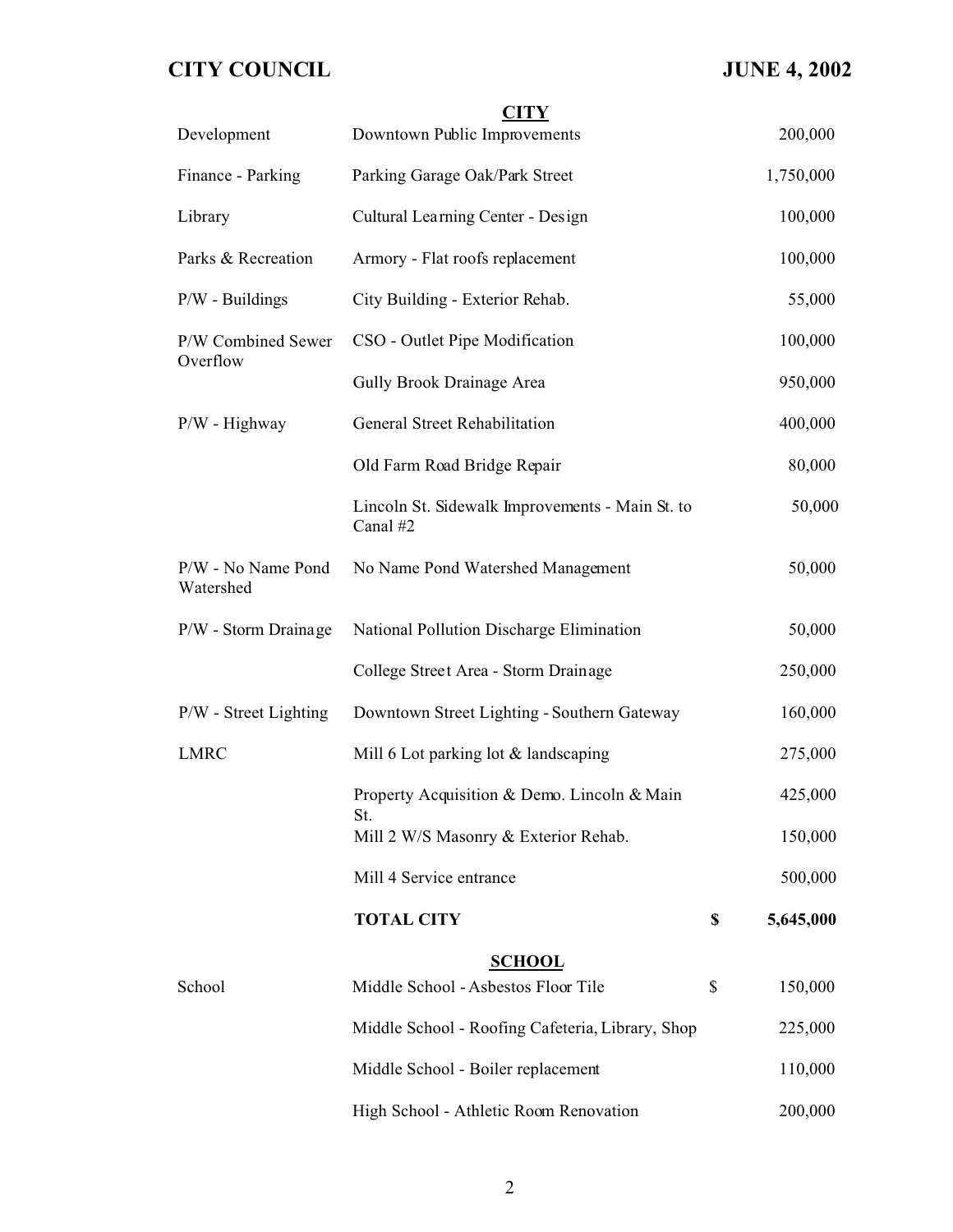| <b>CITY COUNCIL</b>   |                                                        |    | <b>JUNE 4, 2002</b> |  |
|-----------------------|--------------------------------------------------------|----|---------------------|--|
|                       | Dingley Building - Renovation for ADA, Safety<br>Codes |    | 430,000             |  |
|                       | <b>TOTAL SCHOOL</b>                                    | \$ | 1,115,000           |  |
|                       | <b>SEWER DIVISION</b>                                  |    |                     |  |
| Sewer Division        | <b>Gully Brook Drainage Improvements</b>               | \$ | 950,000             |  |
|                       | <b>TOTAL SEWER DIVISION</b>                            | \$ | 950,000             |  |
|                       | <b>WATER DIVISION</b>                                  |    |                     |  |
| <b>Water Division</b> | Water Storage Facility - Webber Avenue                 | \$ | 4,500,000           |  |
|                       | Small Main Replacement                                 |    | 300,000             |  |
|                       | <b>TOTAL WATER DIVISION</b>                            | \$ | 4,800,000           |  |
|                       | <b>TOTAL BOND ISSUE PROJECTS</b>                       | \$ | 12,510,000          |  |

FURTHER ORDERED, That to meet this appropriation, \$12,510,000 shall be raised by a Public Improvement Bond Issue;

FURTHER ORDERED, That the City Council instruct the Finance Director to advertise for bids for \$12,510,000 Public Improvement Bonds; to award the loan; and to employ Palmer & Dodge to furnish the legal opinion for the same; provided that in the alternative, the Finance Director is authorized to award the loan to the Maine Municipal Bond Bank;

FURTHER ORDERED, That the bonds shall be signed by the City Treasurer and Mayor;

FURTHER ORDERED, That the date, maturities, denominations, interest rate or rates, place or places of payment, form or other details of the bonds and of the provisions for the sale thereof shall be determined by the Finance Director;

FURTHER ORDERED, That bonds issued hereunder may be subject to call for redemption on such terms as may be determined by the Finance Director.

Passed - Vote 5-0

### **PUBLIC HEARING ON PROPOSED INCREASE IN SEWERAGE SYSTEM USE CHARGES**

Council President Bernier opened the public hearing. No members of the public spoke for or against this issue. Council President Bernier then closed the hearing. It was noted that last year's increase was a seventeen percent increase and this year's proposed increase is a three percent increase, which amounts to an approximate increase of nine dollars per year for an average residential user.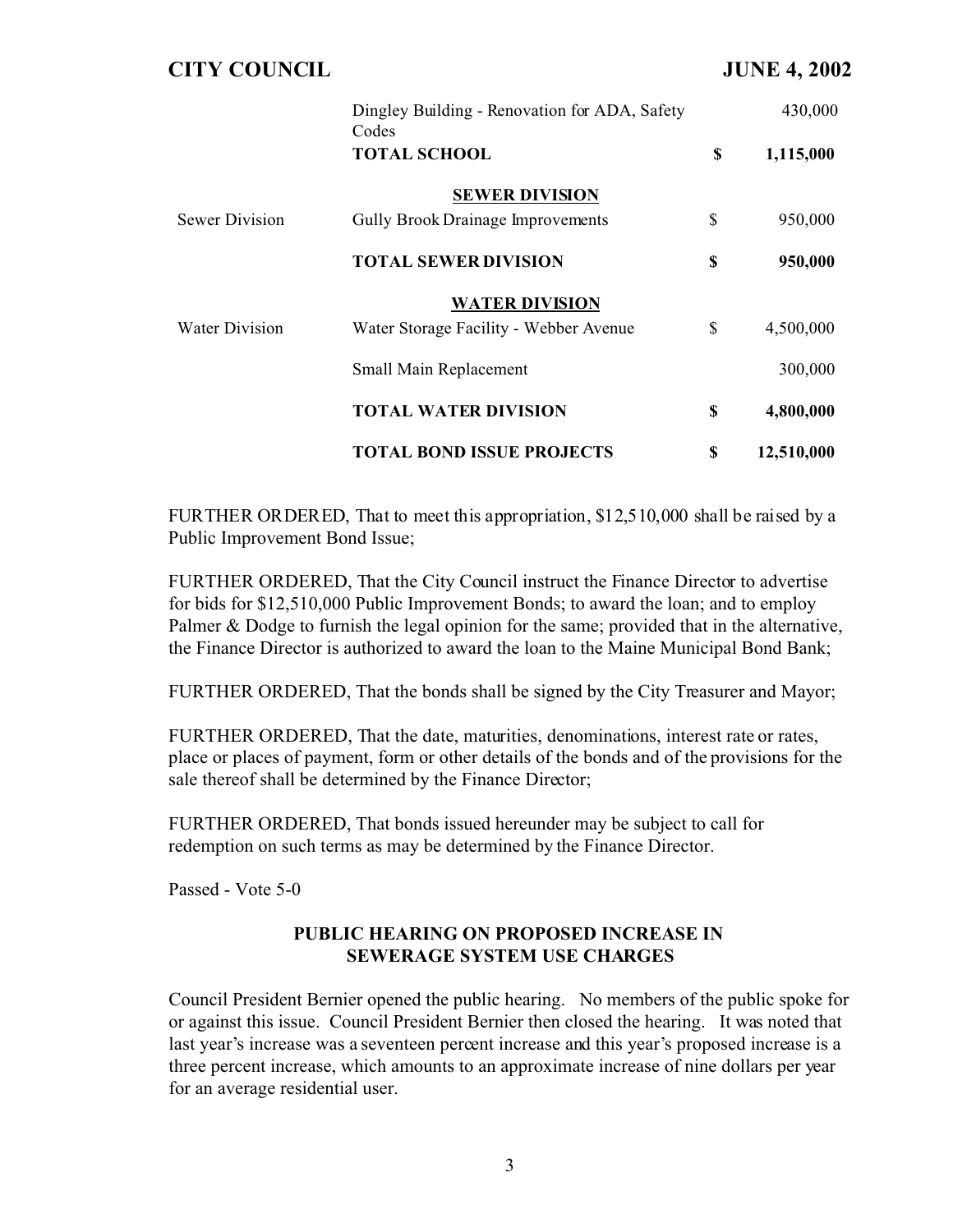# **VOTE (177-2002)**

Motion by Councilor Philippon, second by Councilor Paradis:

To accept the recommendation of the Public Works Director and City Administrator, and to amend the Sewer System Use Charges as follows:

In accordance with the Code of Ordinances of the City of Lewiston, Chapter 74, Section 74-67, the following rates are hereby established effective July 1, 2002:

| <b>METER SIZE</b> | <b>RATE</b>         |          |
|-------------------|---------------------|----------|
| 5/8"              | \$<br>19.00         | 20.00    |
| 3/4"              | 32.00               | 33.00    |
| 1 "               | 57.00               | 59.00    |
| $1\frac{1}{2}$    | 128.50              | 132.00   |
| 2"                | 228.50              | 235.00   |
| 3"                | 514.00              | 529.00   |
| 4"                | 913.00              | 940.00   |
| 6"                | 2,055.00            | 2,117.00 |
| 8"                | <del>3,653.00</del> | 3,762.50 |

### **SEWERAGE SYSTEM USE CHARGES**

First 800 cubic feet or part thereof, \$1.37 1.41 per 100 cubic feet.

Over 800 cubic feet at \$2.26 2.33 per 100 cubic feet.

Surcharge for B.O.D. concentration above 250 ppm.,  $\frac{14.015}{14.015}$  14.435 cents per lb. of B.O.D.

Surcharge for suspended solids concentration above 300 ppm.,  $18.149$  18.693 cents per lb. of suspended solids.

Passed - Vote 4-1 (Councilor Samson opposed)

### **PUBLIC HEARING AND FIRST PASSAGE FOR REZONING PROPERTIES FROM ALFRED A. PLOURDE PARKWAY TO APPLE ROAD**

Council President Bernier opened the public hearing. No members of the public spoke for or against this issue. Council President Bernier then closed the hearing. A brief presentation was made by Development Director Greg Mitchell.

## **VOTE (178-2002)**

Motion by Councilor Philippon, second by Councilor Paradis:

That the proposed amendment to re-zone the properties from the Maine Turnpike south to and including the Central Maine Power right-of-way; from the Alfred A. Plourde Parkway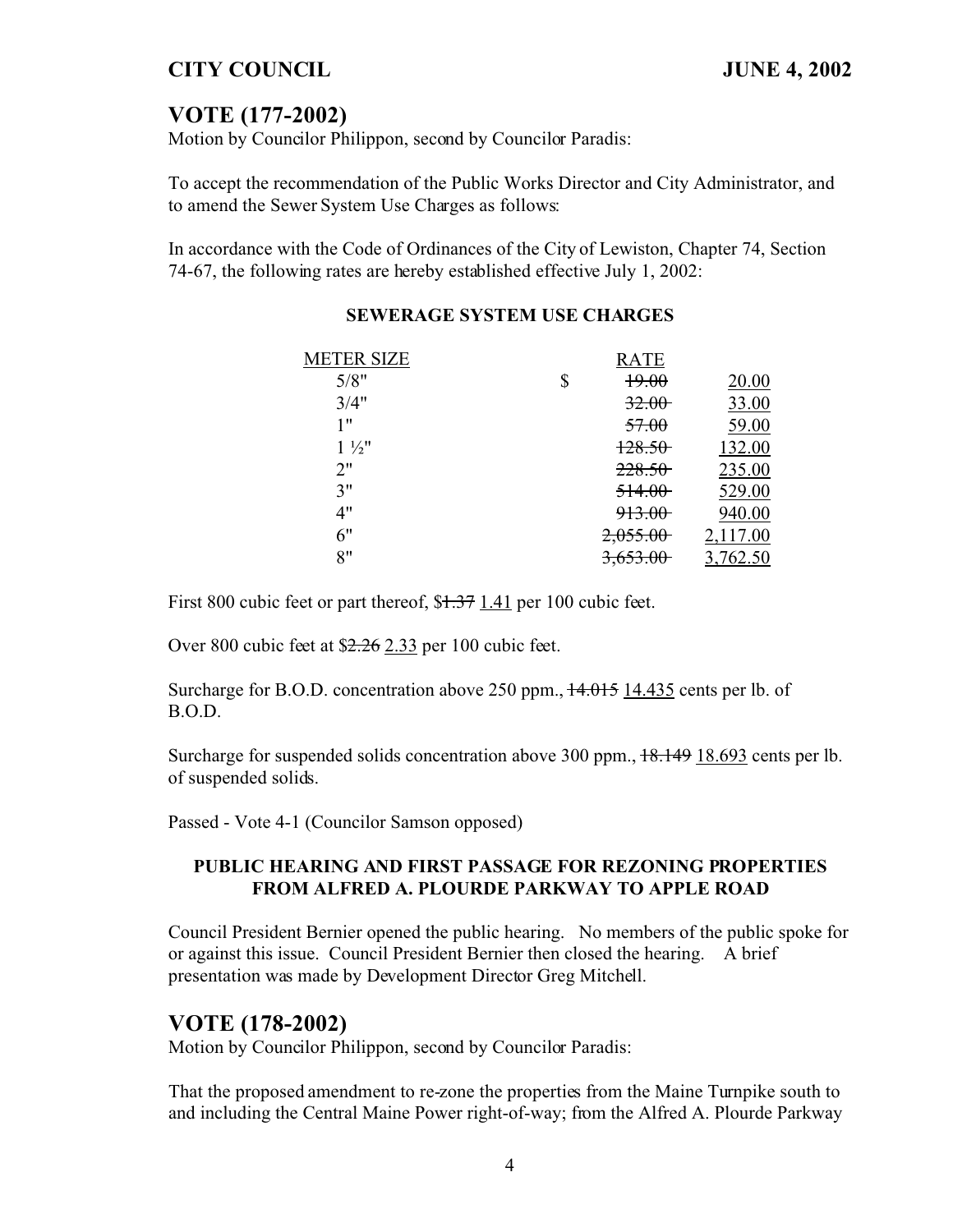east to the centerline of Apple Road; and including a portion of 135 Apple Road, from the Industrial (I) District to the Urban Enterprise (UE) District, receive first passage by a roll call vote and that the public hearing on said ordinance be continued to the meeting of June 18, 2002 for final passage. Passed - Vote 5-0

#### **PUBLIC HEARING FOR APPROVAL OF AN OUTDOOR ROCK CONCERT AT 1965 LISBON ROAD**

Council President Bernier opened the public hearing. John Letourneau, coordinator of the concert, addressed the Council and stated that he is planning to sell 900 tickets and he will be able to comply with the regulations imposed by the city departments. Representatives of the departments read their recommended conditions, such as police security, no alcohol on premise, cutting of vegetation on hillside, no parking of vehicles on Lisbon Street and so forth. Council President Bernier then closed the hearing. Councilor Paradis stated he feels this will be a great event and welcomes the new ideas for entertainment in the area and does not foresee any problems as long as the City works with Mr. Letourneau. City Administrator Jim Bennett offered to met with the applicant and involved city departments later in the week to review and discuss all proposed conditions.

# **VOTE (179-2002)**

Motion by Councilor Paradis, second by Councilor Philippon :

To authorize a permit for an Outdoor Entertainment Event, as required by the City Code of Ordinances, Chapter 10, Article 1, Section 10-3, to John Letourneau of Pine Haven Winter Park for an outdoor rock concert on Saturday, July 6, 2002 from 4:00pm to 10:00pm, contingent upon Board of Appeals approval for a conditional use permit, positive recommendations from the Police Department, Fire Department and Code/Health Officer regarding compliance with all regulations, and compliance with all City ordinances. Passed - Vote 5-0

#### **TRANSFER OF BOND ISSUE FUNDS**

# **VOTE (180-2002)**

Motion by Councilor Samson, second by Councilor Bernier:

ORDERED, That upon recommendation of the City Administrator and Finance Director, the City Council hereby approves a transfer of \$41,000.00 from the 1999 Bond Issue to the Fire Department vehicle replacement fund, to finance the remaining funds needed to purchase the second fire truck. Passed - Vote 5-0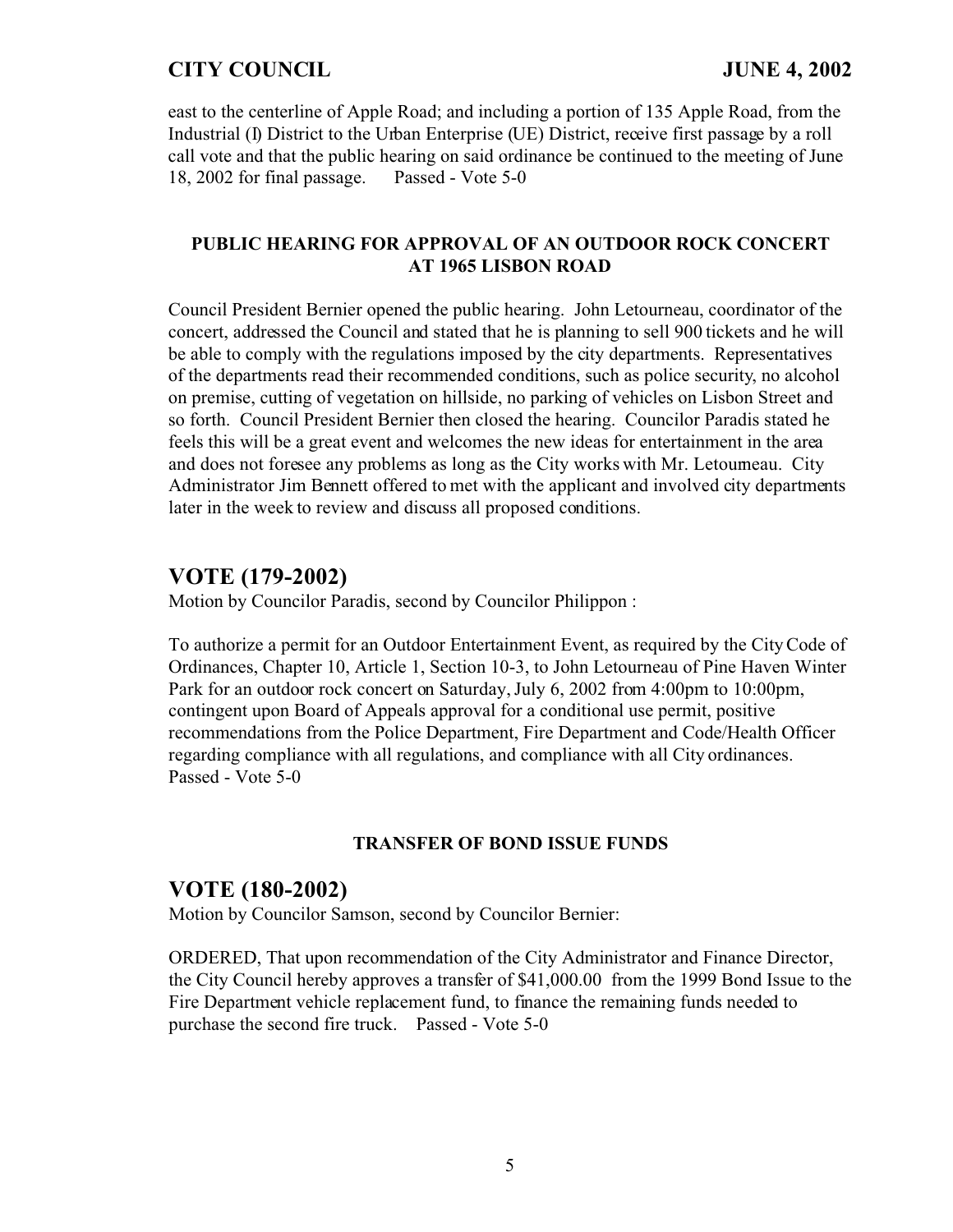#### **RESCIND AUTHORIZATION REGARDING BOND ISSUE FOR MONTELLO SCHOOL WINDOW REPLACEMENT PROJECT**

# **VOTE (181-2002)**

Motion by Councilor Rousseau, second by Councilor Philippon:

ORDERED, That upon recommendation of the City Administrator and Finance Director, the City Council hereby rescinds the authorization previously approved by Vote 13 during the July 17, 2001 Council meeting, for the issuance of a \$270,000 General Obligation Bond for the Montello School Window Replacement Project. Passed - Vote 5-0

### **APPROVAL OF AGREEMENT WITH MID-MAINE WATER ACTION CORPORATION**

Public Works Director Chris Branch stated there was one change to the agreement that was presented to Council for their review. A definition of fiscal year has been added to the agreement, other material remains the same.

# **VOTE (182-2002)**

Motion by Councilor Samson, second by Councilor Bernier:

To approve the five year agreement between the City of Lewiston and Mid-Maine Waste Action Corporation, effective April 1, 2002 through March 31, 2007, for the disposal of incinerated ash at the City's landfill facility, and to authorize the City Administrator to sign the agreement on behalf of the City of Lewiston. Passed - Vote 5-0

### **AUTHORIZATION FOR THE 9-1-1 COMMITTEE FOR COMPUTER SYSTEM UPGRADE**

Councilor Bernier stated she serves on this committee and the current computer system is at maximum capacity and needs to be upgraded for public safety purposes. It was noted the Auburn City Council is in support of this request as well.

# **VOTE (183-2002)**

Motion by Councilor Samson, second by Councilor Philippon:

To authorize the 9-1-1 Committee to enter into a Lease-Purchase Agreement for equipment for a computer system upgrade, said lease-purchase terms shall be for a three year period. Passed - Vote 5-0

Councilor O'Brien arrived at this time.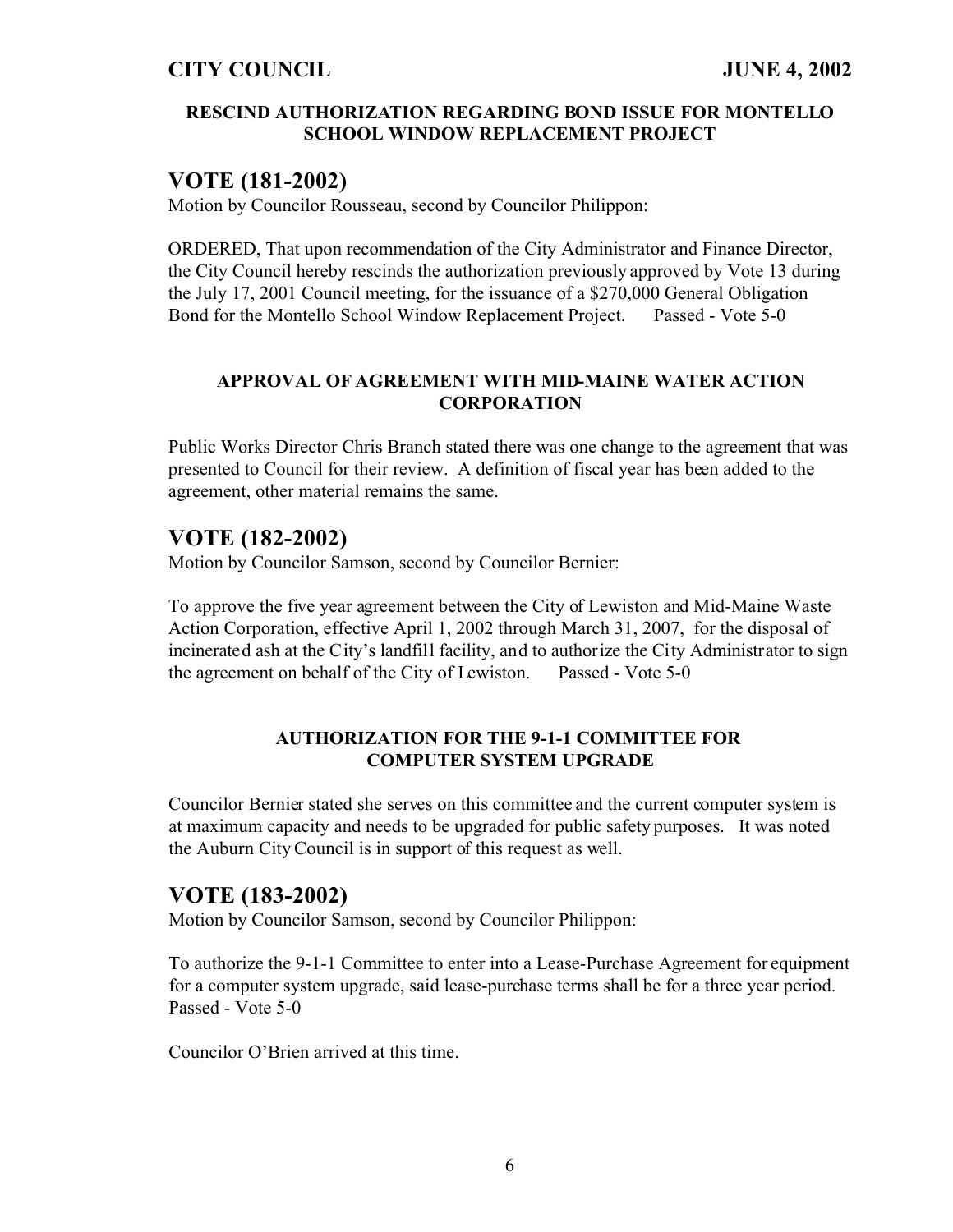### **RESOLUTION TO SUPPORT STATE BOND ISSUES ONE AND TWO**

Councilor Philippon stated the bond issues contain several projects that are important to Lewiston such as increased funding for the L/A College system as well as money for the Franco-American Heritage Center.

# **VOTE (184-2002)**

Motion by Councilor Philippon, second by Councilor Paradis:

To approve the following Resolution supporting State Bond Issues One and Two on the June 11, 2002 Referendum ballot:

WHEREAS, on June 11, 2002, Maine voters will be asked to approve Ballot Question #1, a \$28.5 million bond issue to fund renovations and improvements for public schools and buildings related to health, safety, accessibility, and function; and

WHEREAS, on June 11, 2002, Maine voters also will be asked to approve Ballot Question #2, a \$34.9 million bond proposal to stimulate job growth in Maine through strategic investment in economic growth initiatives, research and development, renovation of historic cultural facilities in Maine that will strengthen Maine's tourism industry, safety and homeland security measures to protect public court houses, and

WHEREAS, passage of Question #2 will provide particular benefits to this region, especially in the areas of protecting and increasing manufacturing- and biomedical-related jobs, businesses, industries, and opportunities, and

WHEREAS, passage of Question  $\#2$  will allow Maine to successfully attract several millions of dollars in federal grants and contracts to our universities and biomedical institutions that will stimulate the state's economy; and

WHEREAS, together passage of questions #1 and #2 will take advantage of low interest rates to provide much-needed strategic investment in facilities and projects that are essential to Maine's economic growth and future; and

WHEREAS, passage of both bond questions will provide both immediate and long-term benefits to the region and to the state by providing safer, more functional schools and public buildings as well as economic growth and job creation, and

WHEREAS, passage of questions #1 and #2 are wise investments in opportunities to improve the attractiveness of Maine as a place to learn, to work, and to live;

NOW, THEREFORE, BE IT RESOLVED, that The City Council of the City of Lewiston does hereby support passage of Question #1, the school renovation and safety bond, and Question #2, the economic growth bond, and furthermore call on the citizens of our municipality and our state to vote "yes" on both ballot questions on June 11, 2002. Passed - Vote 6-0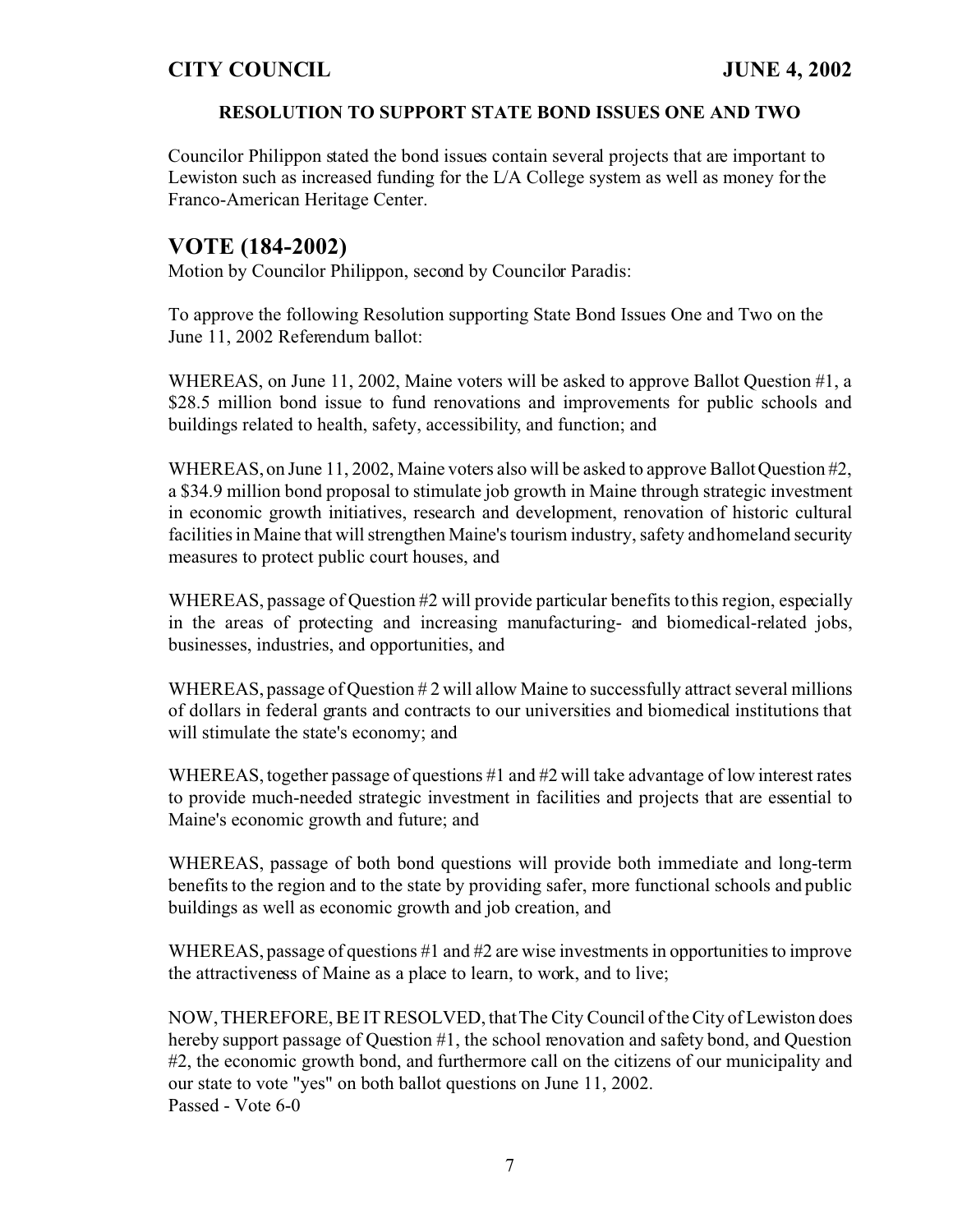### **CHANGE OF POLLING PLACE LOCATION FOR JUNE 11, 2002 ELECTION**

# **VOTE (185-2002)**

Motion by Councilor Paradis, second by Councilor Philippon:

To accept the recommendation of the City Clerk and to change the voting place of Ward 7, Precincts 1 & 2 to the Ramada, 490 Pleasant Street for the State Primary and Referendum Election on Tuesday, June 11, 2002. Passed - Vote 5-0

### **APPOINTMENT TO THE MMA LPC COMMITTEE**

### **VOTE (186-2002)**

Motion by Councilor Paradis, second by Councilor Philippon:

To appoint the Assistant City Administrator as the City's staff representative, and the City Administrator and City Clerk as the City's alternative representatives, to the Maine Municipal Association's Legislative Policy Committee, for the term of July 1, 2002 through June 30, 2004. Passed - Vote 5-0

#### **UPDATE FROM LEWISTON MILL REDEVELOPMENT CORPORATION**

Councilor Rousseau noted there was discussion amongst the Board regarding concerns for the removal of \$50,000 from the CDBG funds originally planning for the Bates Mill development but transferred for downtown improvement and development. He noted that improvements to the downtown and lower Lisbon Street area will support the Mill efforts and the downtown area should be viewed as the gateway to the Mill complex.

### **REPORT FROM THE SCHOOL COMMITTEE**

Councilor Samson stated there has not been a meeting since the previous Council meeting, and reminded Councilors that High School graduation is this Friday at 7:00pm. Councilor O'Brien stated she was late to tonight's Council meeting because she was attending the GED graduation ceremonies, and noted how inspirational it was to see residents ranging in age from 17-70 receiving certificates.

#### **OTHER BUSINESS**

Councilor Rousseau noted that now that the budget has been adopted and the LCIP plan has been approved, it would be in the best interest of the Council to develop short term and long term strategic plans regarding taxes for the next 3-5 years. He noted taxes are a great burden for our residents. Councilor Bernier reminded the Councilors about the need to schedule a planning retreat which will focus on strategic planning initiatives.